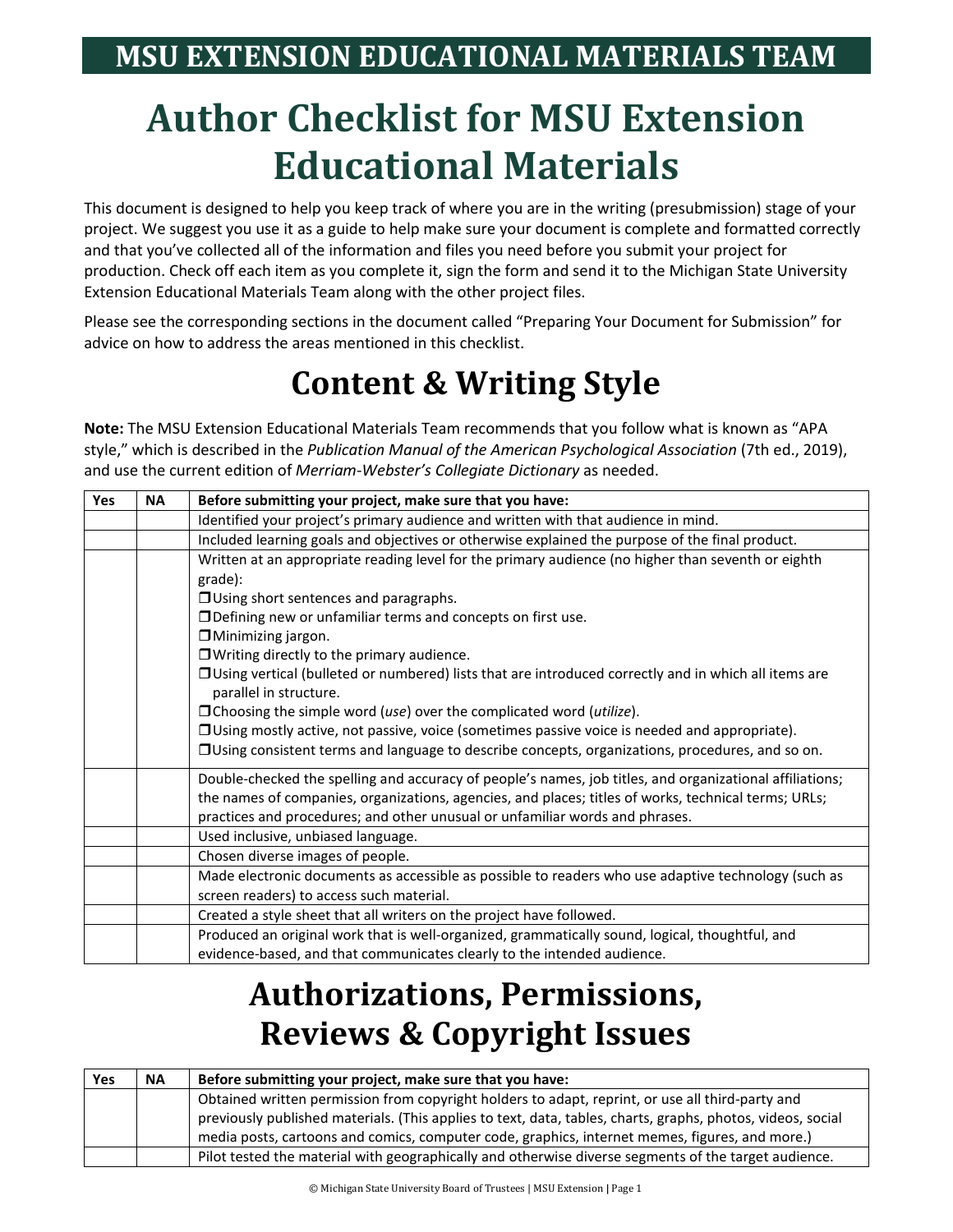| <b>Yes</b> | <b>NA</b> | Before submitting your project, make sure that you have: |
|------------|-----------|----------------------------------------------------------|
|            |           | Had content experts review the document.                 |

### **Parts of the Document**

| Before submitting your project, make sure that you have:                                                       |
|----------------------------------------------------------------------------------------------------------------|
| Written the document in Microsoft Word (docx format; the older .doc format is a security risk and will         |
| not be accepted).                                                                                              |
| Created a complete, accurate working table of contents (that is, one that includes all levels of headings      |
| and all sidebars, tables and figures, but not, at this point, page numbers). (The final table of contents      |
| won't be as comprehensive.)                                                                                    |
| Created a table of abbreviations for abbreviation-heavy documents.                                             |
| Checked cross-references to tables, figures, other chapters and other sections.                                |
| Checked all quotations against the original sources to ensure that they're accurate and that you've cited      |
| them correctly following APA style in the text and in the reference list:                                      |
| □Included the sources of all data, information, and quotes in the reference list.                              |
| $\Box$ Cited every entry in the reference list in the text at least once.                                      |
| □Formatted and organized the reference list and (if included) the additional resources list following APA      |
| style.                                                                                                         |
| Included an acknowledgments section with:                                                                      |
| □A complete list of authors, their job titles, departments, and affiliation, one person per line. (Include a   |
| note indicating how to alphabetize any author's name that has three or more parts.)                            |
| □A copyright statement (at minimum "Copyright Michigan State University Board of Trustees").                   |
| $\Box$ Funding credits (if necessary).                                                                         |
| □ Organizational identification and other standard language (for example, the MSU Extension                    |
| antidiscrimination statement).                                                                                 |
| Organized the material with a clear and consistent hierarchy of headings and subheadings with:                 |
| $\square$ No more than four heading levels that are clearly indicated by numbers enclosed in triangle brackets |
| <> in front of each heading. (For example, headings in a project called Building Wood Duck Boxes               |
| might include: "<1>Build a Better Wood Duck House," "<2>Construction Materials," and "<2>Tools                 |
| and Equipment.")                                                                                               |
| □At least two of any one level of subordinate heading under a superior heading. Avoid stacking                 |
| headings (that is, two headings in a row with no text between).                                                |
| □ Parallel grammatical construction in related headings whenever possible.                                     |
| Included only tables and figures that are needed to advance one or more of the educational or                  |
| communications goals of the project.                                                                           |
| Included appropriate credits for outside sources of tables and figures.                                        |
| Double-checked for math and statistical errors in charts, tables and figures and that the data presented       |
| in each match the data in the text.                                                                            |
| Referred to each table and figure at least once in the text at some point before it appears in the             |
| document.                                                                                                      |
| Provided alt text for each table and figure briefly describing its content (to meet accessibility standards).  |
| Structured each table as simply as possible to meet accessibility requirements.                                |
| Created all tables using Word's tables feature.                                                                |
| Numbered each table in the order it is mentioned in the text and included a brief, descriptive title above     |
| and outside of the table.                                                                                      |
| Included separate high-resolution (at least 300 dpi) photo and other graphics files for all figures. (Note:    |
| Photos embedded in the Word file are considered "for position only" and aren't suitable for                    |
| publication). Photo files must be in .jpg, .tiff, or .eps format.                                              |
| Gave each photo or other graphics file a name that includes an abbreviated version of the project name         |
| and the figure number so they're easy to identify. (Ex: WoodDuckBox_fig1.jpg, WoodDuckBox_fig2.jpg,            |
| and so on.)                                                                                                    |
| Numbered each figure (in a separate list from the tables) in the order it is mentioned in the text and         |
| included a brief, descriptive title above and outside of the figure.                                           |
|                                                                                                                |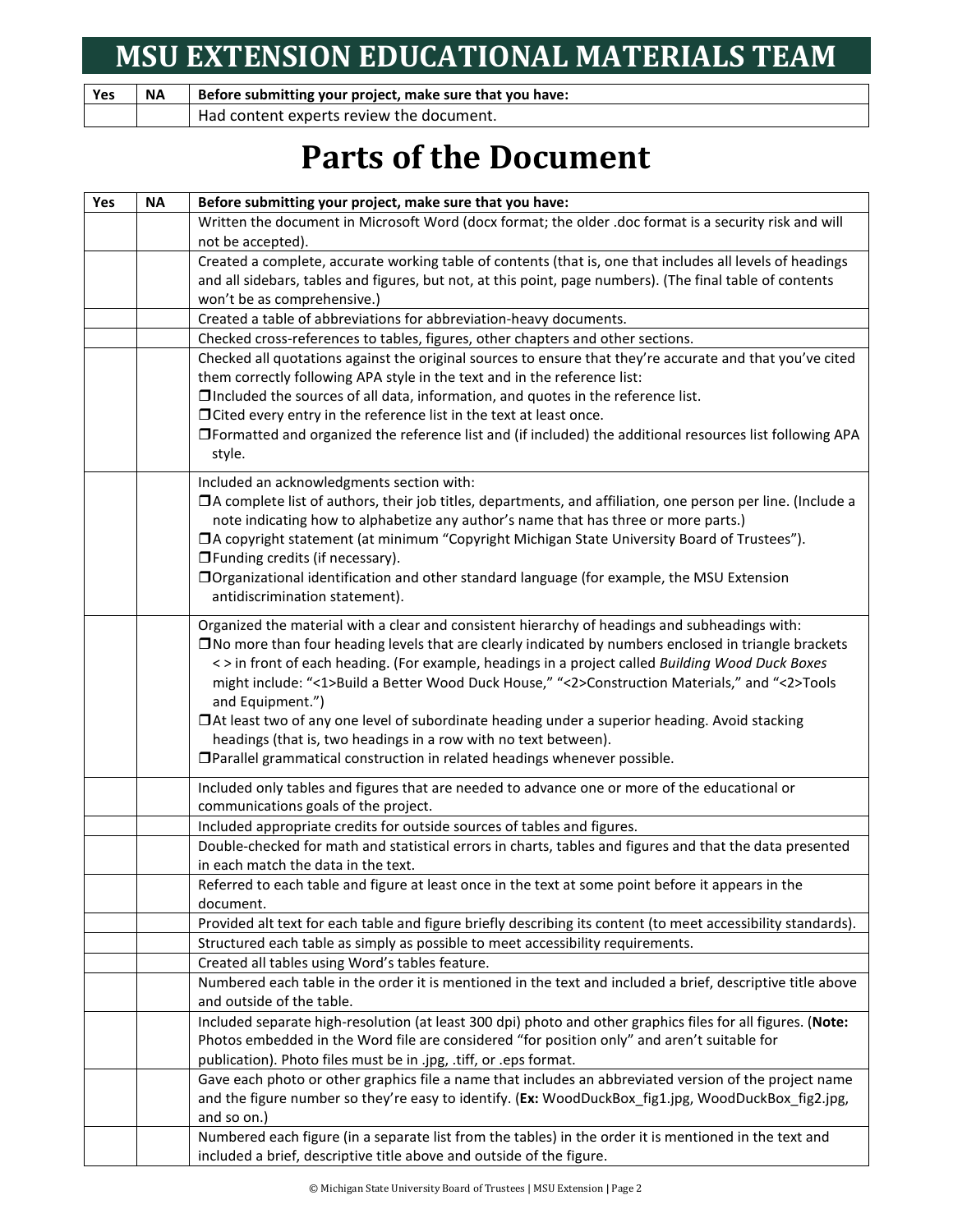#### **MSU EXTENSION EDUCATIONAL MATERIALS TEAM**

| <b>Yes</b> | <b>NA</b> | Before submitting your project, make sure that you have:                                                 |
|------------|-----------|----------------------------------------------------------------------------------------------------------|
|            |           | Placed all appendixes after the reference list in the document.                                          |
|            |           | Labeled and titled all appendixes. If there is only one appendix, label it Appendix. If there are two or |
|            |           | more, label them Appendix A, Appendix B, and so on.                                                      |
|            |           | Referred to each appendix by label and title in the text.                                                |
|            |           | Written metadata that includes the product title, author, copyright statement (© Michigan State          |
|            |           | University Board of Trustees), and a brief marketing description for the final product that explains-in  |
|            |           | about 100 words—what the document is about and its purpose and scope. The description may not            |
|            |           | include hyperlinks or citations.                                                                         |
|            |           | Provided a short list of keywords and key phrases (separated by commas) to help search engines find      |
|            |           | the final product more easily. The keywords and key phrases are specific and likely to be used by people |
|            |           | conducting online searches on topics related to the project.                                             |

#### **Formatting**

| <b>Yes</b> | <b>NA</b> | Before submitting your project, make sure that you have followed these basic formatting<br>recommendations:                                                                                                                                                                                                                                                               |
|------------|-----------|---------------------------------------------------------------------------------------------------------------------------------------------------------------------------------------------------------------------------------------------------------------------------------------------------------------------------------------------------------------------------|
|            |           | Margins-1 inch all the way around.                                                                                                                                                                                                                                                                                                                                        |
|            |           | Columns-One column throughout.                                                                                                                                                                                                                                                                                                                                            |
|            |           | Typeface—Pick one simple serif typeface for text (such as Cambria or Times New Roman) and a<br>different, sans serif typeface for headings and subheadings (such as Calibri or Arial). (Serifs are the fancy<br>bits on the ends and edges of letters and numbers.) You can also do the opposite and choose simple<br>serif for the headings and sans serif for the text. |
|            |           | Type size—Use 11- or 12-point type for body text and for figure and table captions. (It's okay for<br>headings to be bigger than that.)                                                                                                                                                                                                                                   |
|            |           | Text boxes-Just say "no" to text boxes. They're hard to work with in Word and they convert badly (or<br>not at all) to InDesign, which is the layout program our designers use.                                                                                                                                                                                           |